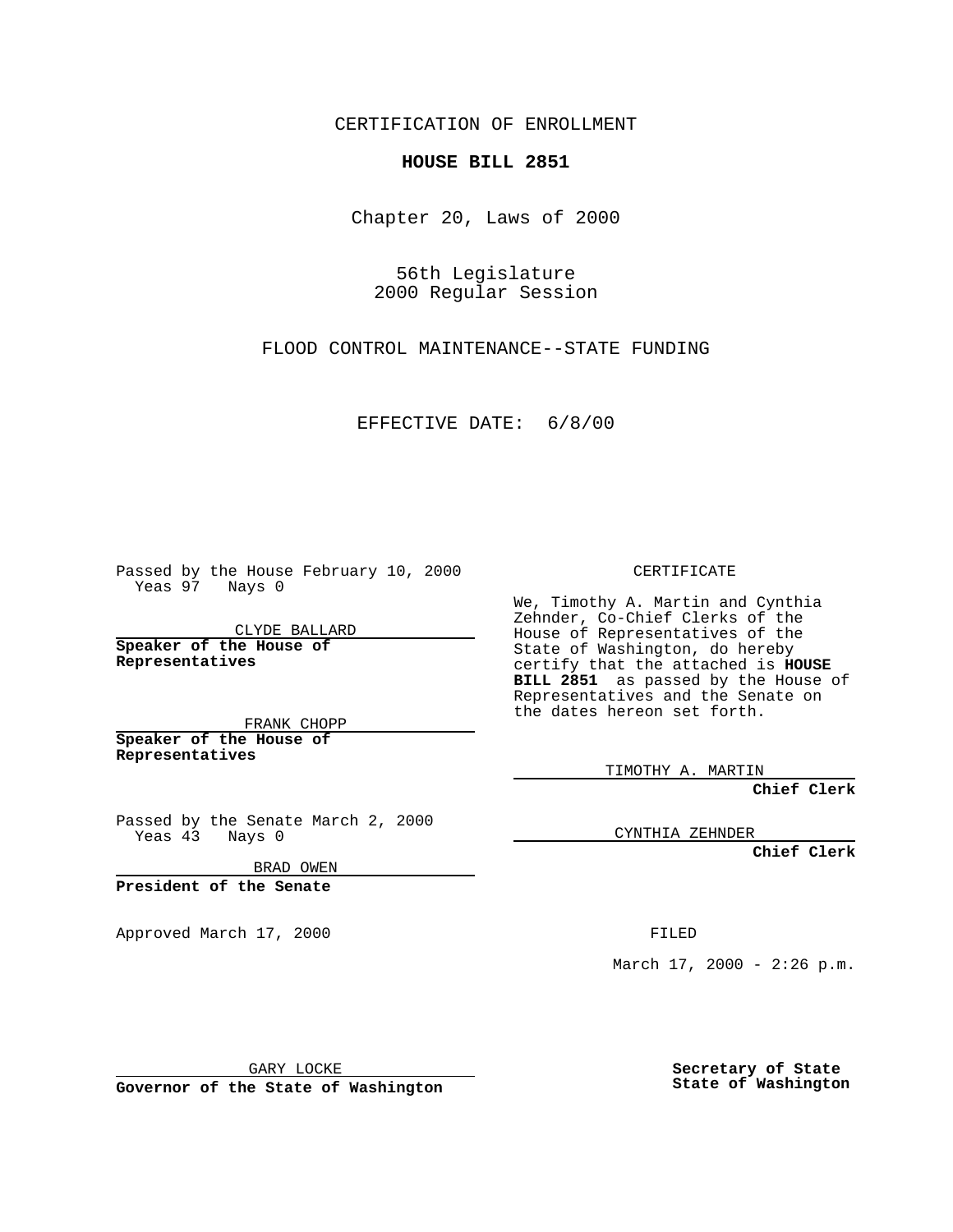## **HOUSE BILL 2851** \_\_\_\_\_\_\_\_\_\_\_\_\_\_\_\_\_\_\_\_\_\_\_\_\_\_\_\_\_\_\_\_\_\_\_\_\_\_\_\_\_\_\_\_\_\_\_

\_\_\_\_\_\_\_\_\_\_\_\_\_\_\_\_\_\_\_\_\_\_\_\_\_\_\_\_\_\_\_\_\_\_\_\_\_\_\_\_\_\_\_\_\_\_\_

Passed Legislature - 2000 Regular Session

**State of Washington 56th Legislature 2000 Regular Session**

**By** Representatives Reardon, G. Chandler, Linville, Grant, Stensen, Cooper and Haigh

Read first time 01/21/2000. Referred to Committee on Appropriations.

 AN ACT Relating to state participation in flood control maintenance; and amending RCW 86.26.100.

BE IT ENACTED BY THE LEGISLATURE OF THE STATE OF WASHINGTON:

 **Sec. 1.** RCW 86.26.100 and 1991 c 322 s 8 are each amended to read as follows:

 State participation in the cost of any flood control maintenance project shall be provided for by a written memorandum agreement between the director of ecology and the legislative authority of the county submitting the request, which agreement, among other things, shall state the estimated cost and the percentage thereof to be borne by the state. In no instance, except on emergency projects, shall the state's 12 share exceed ((one-half)) seventy-five percent of the total cost of the project, to include project planning and design. Grants for cost sharing feasibility studies for new flood control projects shall not exceed fifty percent of the matching funds that are required by the federal government, and shall not exceed twenty-five percent of the total costs of the feasibility study. However, grants to prepare a comprehensive flood control management plan required under RCW 86.26.050 shall not exceed seventy-five percent of the full planning